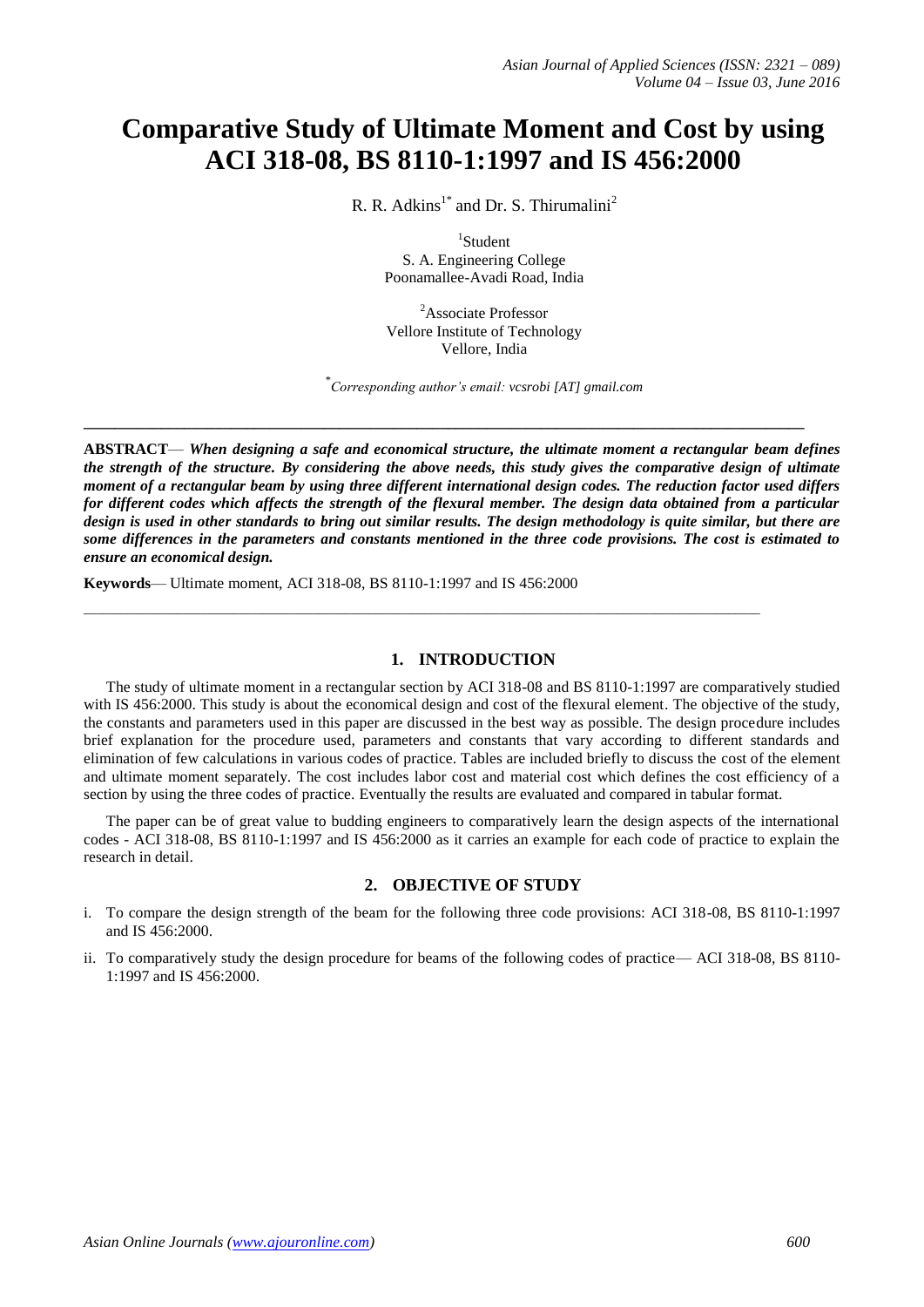# **3. DESIGN PROCEDURE FOR ACI 318-08, BS 8110-1:1997 AND IS 456:2000**

| S.NO             | <b>DESCRIPTION</b>                                                                                                                                | <b>ACI 318-08</b>                                                                                                                                                                                                                                                                                                                                       | BS 8110-1:1997                                                                                                                                             | IS 456:2000                                                                                                                                                                                       |
|------------------|---------------------------------------------------------------------------------------------------------------------------------------------------|---------------------------------------------------------------------------------------------------------------------------------------------------------------------------------------------------------------------------------------------------------------------------------------------------------------------------------------------------------|------------------------------------------------------------------------------------------------------------------------------------------------------------|---------------------------------------------------------------------------------------------------------------------------------------------------------------------------------------------------|
| 1.               | Factored load:<br>Bars in compression are<br>near the neutral axis,<br>hence<br>factor<br>a<br><i>is</i><br>assumed to be greater<br>than $3\%$ . | Find the factored loads,<br>$W_u = 1.2W_D + 1.6W_L$                                                                                                                                                                                                                                                                                                     | $W = 1.4 g_k + 1.6 g_k$                                                                                                                                    | Area of reinforcement<br>taken<br>from<br><i>is</i><br>previous<br>method;<br>hence load calculation<br>is not needed.                                                                            |
| 2.               | Compression and<br>tension forces:<br>Axial<br>tension<br>and<br>flexure is taken as 0.95.<br>In IS 456 steel yield is<br>assumed to be 80%.      | Check for minimum steel<br>compromises with this<br>calculation.                                                                                                                                                                                                                                                                                        | Equilibrium of<br>the<br>compressive<br>and<br>tensile forces.<br>$0.95f_vA_s$<br>$=$<br>$0.45f_{\rm cu}b(0.9x)$<br>Where, $x = 2.346$<br>$A_sf_v/f_{cu}b$ | Forces<br>οf<br>$compression = Forces$<br>of tension<br>$C = T$<br>$0.36f_{ck}bd = 0.87f_{v}A_{st}$                                                                                               |
| 3.               | Lever arm:<br>Lever<br>is<br>the<br>arm<br>distance between force<br>of compression<br>and<br>tension in a beam.                                  | The lever arm between<br>tensile and compressive<br>resultants in a concrete<br>beam is equal to 90% of<br>the effective depth $(d)$ ,<br>$(d-a/2)$<br>then<br>the<br>component of the "exact"<br>equation above simply<br>becomes 0.9d.                                                                                                                | Lever arm, $z = d$ -<br>0.45x<br>$z = d(1 - 1.056)$<br>$A_s f_y/f_{cu} b$                                                                                  | Lever arm, $z = d$ -<br>0.42x<br>$z = d - (f_y A_{st}/f_{ck}b)$                                                                                                                                   |
| $\overline{4}$ . | Percentage steel                                                                                                                                  | $M_u$ dist = $W_uL^2/8$<br>$P_u = 1.6P$<br>$M_{u \text{ point}} = P_u L/4$<br>$M_u = M_u$ dist + $M_u$ point<br>Check<br>minimum<br>for<br>steel-<br>$\rho = A_s/bd$<br>$As min = 3\sqrt{f_c} b_w d/f_y < As$<br>Assume steel has yielded.<br>$C = T$<br>$T = f_y A_s$ ; $C = 0.85 f_c'$ ab<br>Check for minimum steel<br>strain-<br>$M_n = T(d - a/2)$ | $M_u = 0.95f_vA_sz$<br>$=0.95f_vA_s$<br>$M_{\rm u}$<br>$d(1 - 1.056 \text{ A}_s f_v/f_{cu} b)$                                                             | $M_{\rm u}$<br>(concrete)<br>$=$<br>$0.36f_{ck}$ bz<br>$M_u$ (steel) =<br>$0.87f_vA_{st}z$                                                                                                        |
| 5.               | Factor of depth                                                                                                                                   |                                                                                                                                                                                                                                                                                                                                                         | Factor of depth, k<br>$=M_u/f_u bd^2$ ; $\rho$<br>k<br>$=100As/bd;$<br>$m = f_y/f_{cu}$<br>$0.0095$ mp-<br>$k=$<br>$0.0001$ (mp) <sup>2</sup>              | Maximum depth of<br>neutral axis<br>$X_m/d=0.0035/(0.87f_v/$<br>$E_s$ )+0.0055                                                                                                                    |
| 6.               | Ultimate moment                                                                                                                                   | Check: $\Phi M_n \geq M_u$                                                                                                                                                                                                                                                                                                                              | $M = 100A_s f_v/b df_{cu}$                                                                                                                                 | $\overline{\mathrm{M}_{\mathrm{u}}}=0.87\mathrm{f}_{\mathrm{y}}\mathrm{A}_{\mathrm{st}}\mathrm{d}$ (1- $\mathrm{A}_{\mathrm{st}}\mathrm{f}_{\mathrm{y}}$<br>/ $\text{bd}^2\text{f}_{\text{cu}}$ ) |
| 7.               | Design stage                                                                                                                                      | Designed at the stage of<br>collapse.                                                                                                                                                                                                                                                                                                                   | Analysis and fatigue<br>load calculation.                                                                                                                  | Designed at the point<br>of ultimate strength.                                                                                                                                                    |

**Table 1:** Comparison of design procedures

# **4. METHODOLOGY**

## *4.1 American Code of Practice—* **AC***I 318-08*

In this paper we find the ultimate load by determining the self-weight and live load of the beam. Maximum moment is calculated at a distance from the midspan where it occurs. Maximum factored load is assumed as per ACI 318-08 and maximum factored moment is obtained. A method called weighted average is used to determine the depth of the section, d. Area of reinforcement,  $A_s$  and minimum area of reinforcement,  $A_s$  min are determined to calculate the tension and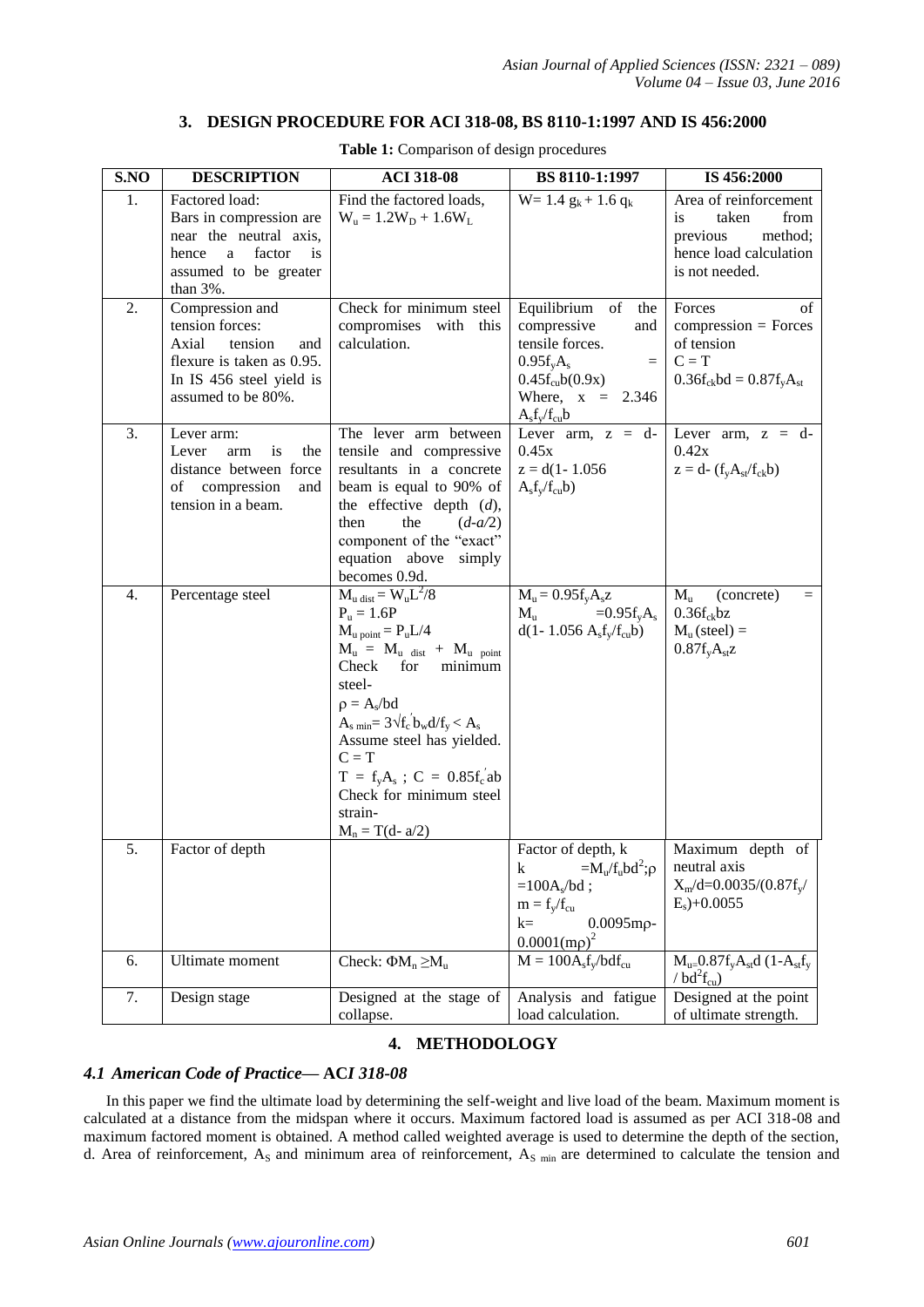compression by assuming that the steel as yielded, in order to check the section for minimum steel and tension control. The beam is checked for adequacy and strength.

#### *4.2 British Code of Practice— BS 8110-1:1997*

The ultimate load of the simply supported rectangular beam is calculated by adding the characteristic dead loads and live loads to the constants. The beam is checked for the condition of singly reinforced design by determining the design moment and ultimate moment of resistance. The factor of depth and lever arm is calculated to check the beam for safety. The area of reinforcement is also obtained.

#### *4.3 Indian Code of Practice— IS 456:2000*

The rectangular beam section is assumed to be a balanced section to initiate the design; the depth of neutral axis for balanced failure is calculated. The balanced percentage of steel is obtained by equating the compression and tension. It is clear that steel failure controls the design and hence the beam is an under-reinforced section. According to IS 456:2000, Annex G the ultimate moment of resistance for steel is evaluated.

#### **5. DESIGN EXAMPLE**

#### *5.1 American Method (ACI 318-08)*

In an office building, the point load is a live load with P = 15 kip. The distributed loads are W<sub>d</sub> = 0.6638 kip/ft and  $W_1 = 1.45$  kip/ft. The span length is  $L = 26.246$  ft. Material strength are  $f_c = 4$  kip/in<sup>2</sup>,  $f_y = 60$  kip/in<sup>2</sup>. Is the beam adequate?

Solution:

By equation 9.2. in clause 9.2.1. of ACI 318-08  $W_u = 1.2W_D + 1.6W_L$  $= 1.2(0.6638) + 1.6(1.45)$  $W_{\rm u} = 3.116 \text{ kip/ft}$ 

For a constantly distributed load, the maximum moment occurs at midspan,  $M_{u \text{ dist}}$ 

 $M_{u \text{ dist}} = W_u L^2/8$ 

 $= 3.116 (26.246)^{2} = 268.3$  kip. ft

To get the maximum factored load, use  $P_u = 1.6P$  in place of  $P_u$ .

 $M_{\text{u point}} = P_{\text{u}}L/4$ 

 $= (1.6P)L/4 = ((1.6)(15)(26.246)) / 4$  $= 157.476$  kip. ft The total factored moment is  $M_u = M_u$  dist +  $M_u$  point  $= 268.3 + 157.47$  $= 425$  kip. ft

Weighted average is used to determine d.  $d = (((4)(27<sup>''</sup>)) + ((2)(25<sup>''</sup>))) / 6 = 26.3<sup>''</sup>$ 

Now  $A_s$  is calculated,  $\rho = A_s/bd$ 

Where  $\rho = 0.0239$  (Table from ACI 318)  $0.0239 = A<sub>s</sub> / ((26.3<sup>''</sup>)(20<sup>''</sup>))$ 

 $A_s = 1.25 \text{ in}^2$  $A<sub>a</sub>$  $= 6(1.25) = 7.54$  in<sup>2</sup>  $A_{\rm s,min}$  =  $3\sqrt{f_c}$  b<sub>w</sub>d/f<sub>y</sub>  $= 3\sqrt{4000} (20^{\circ})(26.3^{\circ}) / 60000$  $= 1.66$  in<sup>2</sup> < A<sub>s</sub>  $200b_w d / f_y = ((200)(20^{\circ})(26.3^{\circ})) / 60000 = 1.75 \text{ in}^2 < A_s$ 

The steel area A<sup>s</sup> which is provided is greater than the above required minimum areas of reinforcement from ACI 318-08.

Assume the steel as yielded.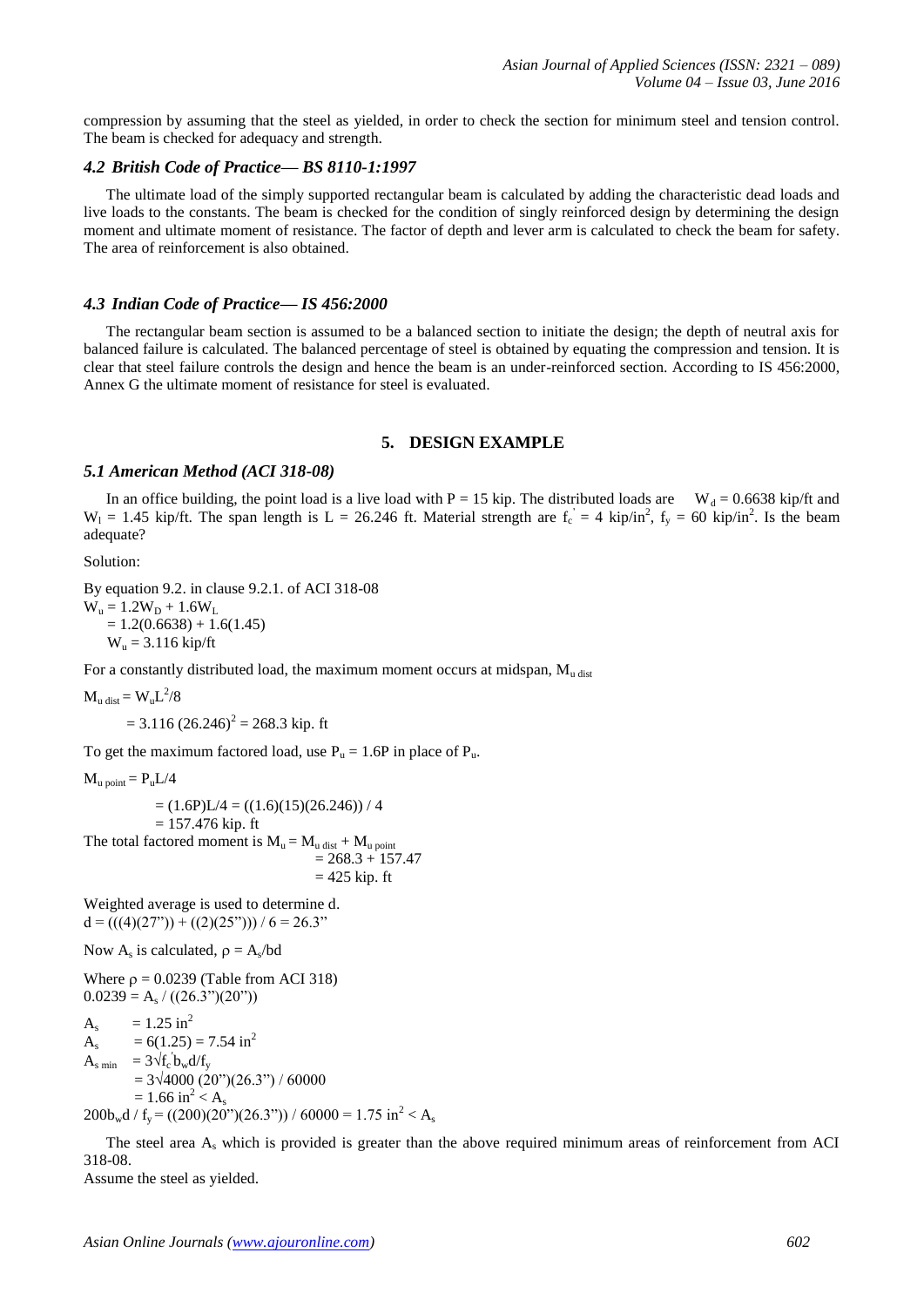$T = f_y A_s = (60)(7.54) = 452.4$  kip By equilibrium,  $C = T$  $C = 0.85 f_c$  ab  $a = C / 0.85 f_c' b = T / 0.85 f_c' b$  $= 452.4/(0.85)(4)(20)$  $a = 6.65$ " For 4000psi = $f_c$ <sup>'</sup>,  $\beta_1 = 0.85$  $c = a / \beta_1 = 6.65^{\circ} / 0.85 = 7.82^{\circ}$ Check for minimum steel, c / d<sub>t</sub> = 7.82" / 27" = 0.289"  $\leq$  0.375"

The section is tension controlled. Thus the steel has yielded as assumed and the section meets minimum steel strain requirements of the code.

 $\Phi$  = 0.9 for a tension controlled section.  $M_n = T (d - a/2)$  $= 452.4$  (26.3" - 6.65"/2)(1 ft/12 in)  $= 866.15$ kip.ft  $\Phi$  M<sub>n</sub> = 0.9(866.15") = 780 kip.ft  $\geq$  M<sub>u</sub>

The beam is adequate in strength and okay.

## *5.2 British Method (BS 8110-1:1997)*

A simply supported rectangular beam 8m span carries a characteristic dead load  $g_k$  and imposed loads  $q_k$  of 10kN/m and 20kN/m respectively. The beam dimensions are breadth,  $b = 500$ mm and effective depth, d = 780mm. Assuming the following material strength: ;  $f_y = 415 \text{ N/mm}^2$ .

Solution:

Ultimate Load (W) = 1.4  $g_k$  + 1.6  $q_k$  $= (1.4*10) + (1.6*20)$  $= 46$  kN/m Design method,  $M = Wl^2/8$  $= ((46)(8<sup>2</sup>))/8$  $= 368$  kNm Ultimate moment of resistance,  $M_{\text{u}} = 0.156 f_{\text{cu}}$  bd<sup>2</sup>  $= 0.156*25*500*780<sup>2</sup>*10<sup>-6</sup> = 1186.38$  kNm Hence  $M_u > M$ , design as singly-reinforced beam.  $k = M/f<sub>u</sub>bd<sup>2</sup>$  $= 368*10^{6}$  / 25\*500\*780<sup>2</sup>  $= 0.0483$ Lever arm,  $z = d (0.5 + \sqrt{(0.25 - k/0.9)})$  $= 780 (0.5 + \sqrt{(0.25 - 0.0483/0.9)})$  $= 780 (0.942) = 735.52$ mm  $735.52$ mm  $\leq 0.95d = 741$ mm Hence okay. Area of steel reinforcement,  $A_s = M/0.87f_v z$ 

 $= 368*10<sup>6</sup> / 0.87*415*735.52 = 1385.75$ mm<sup>2</sup>

Provide 5 numbers of 20mm diameter bars as longitudinal reinforcement.

#### *5.3 Indian Method (IS 456:2000)*

Calculate the Ultimate Moment, in a office building. A rectangular beam is designed for  $b = 500$ mm and d = 780mm. The area of steel reinforcement is  $A_{st} = 4865$ mm<sup>2</sup>. Assume grade 25 concrete and Fe 415 steel.

Solution:

Depth of neutral axis for balanced failure  $x/d = 0.0035/0.0035 + (0.87(f_v / E_s) + 0.002)$  $E_s = 2*10^5$  N/mm<sup>2</sup>  $x / d = 0.0035 / 0.0035 + 0.00038$ 

$$
x \mathbin{/} d = 0.5
$$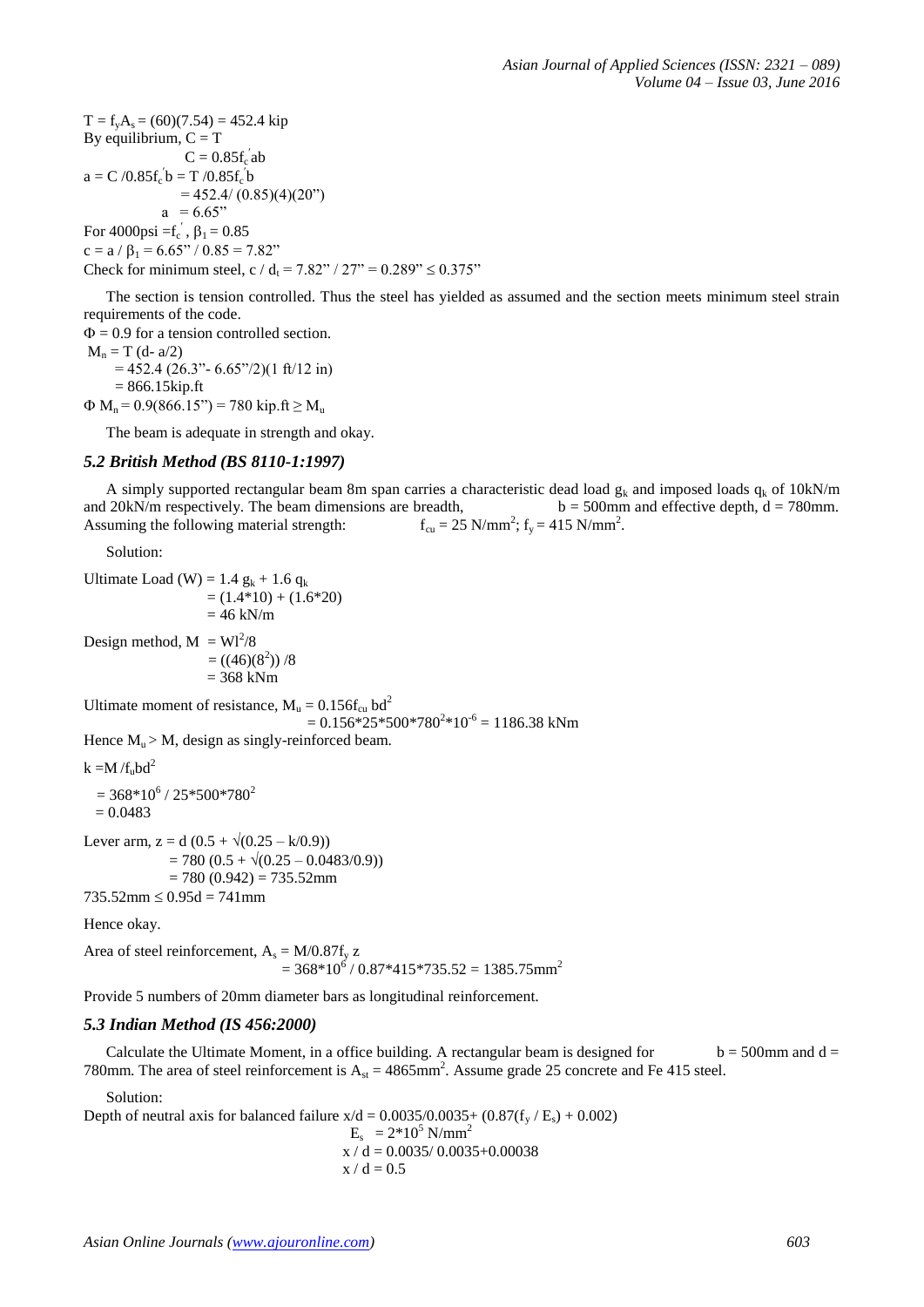Balanced percentage of steel, 0.87  $f_v A_s = 0.36 f_{ck} b_x$ (P/100 bd) (0.87  $f_y$ ) = 0.36  $f_{ck}$  b<sub>x</sub>

Substituting for x/d, we get  $Pf_v / f_{ck} = 0.36*0.50*100/0.87 = 20.68$ For  $f_y = 415N/mm^2$ ;  $f_{ck} = 25 N/mm^2$  $P = 20.68*25/415 = 1.25%$ 

Actual percentage of steel in beam =  $4865*100 / 500*780 = 1.2%$ Steel failure controls. Hence, beam is under-reinforced.

M<sub>u</sub> steel failure,  $M_u = 0.87f_y (p/100) (1-(p/100) (f_y/f_{ck})) bd^2$  $= 0.87*415*1.2 /100 (1 - 1.2*415 / 100*25) *500*780^2$  $M_{us}$  = 1055 kNm

 $M<sub>u</sub>$  concrete (for conformation only)  $M_{u} = 0.138 f_{ck} bd^{2}$  $= 0.138*25*500*780<sup>2</sup>$ 

 $M_{\text{uc}} = 17.42$  MNm

Steel failure controls strength, therefore ultimate moment capacity is  $M_{us} = 1055$  kNm

# **6. RESULT AND DISCUSSION**

The Ultimate Moment of a singly reinforced beam of dimension 500mm \* 780 mm is calculated by ACI 318-08, BS 8110-1:1997 and IS 456:2000. The cost for the section 500mm \* 780mm is also determined in the table 2 shown below.

**Table 2:** Results by ACI 318-08, BS 8110-1:1997 and IS 456:2000

| <b>Code of Practice</b> | <b>Ultimate Moment</b> | Cost of a section |
|-------------------------|------------------------|-------------------|
| ACI 318-08              | 1057.5 kNm             | 174550.73 INR     |
| BS 8110-1:1997          | 1187 kNm               | 3838.27 INR       |
| IS 456:2000             | 1055 kNm               | 717.6 INR         |

**Chart 1:** Cost Analysis of a section 500mm\*780mm by ACI 318-08, BS 8110-1:1997 and IS 456:2000.

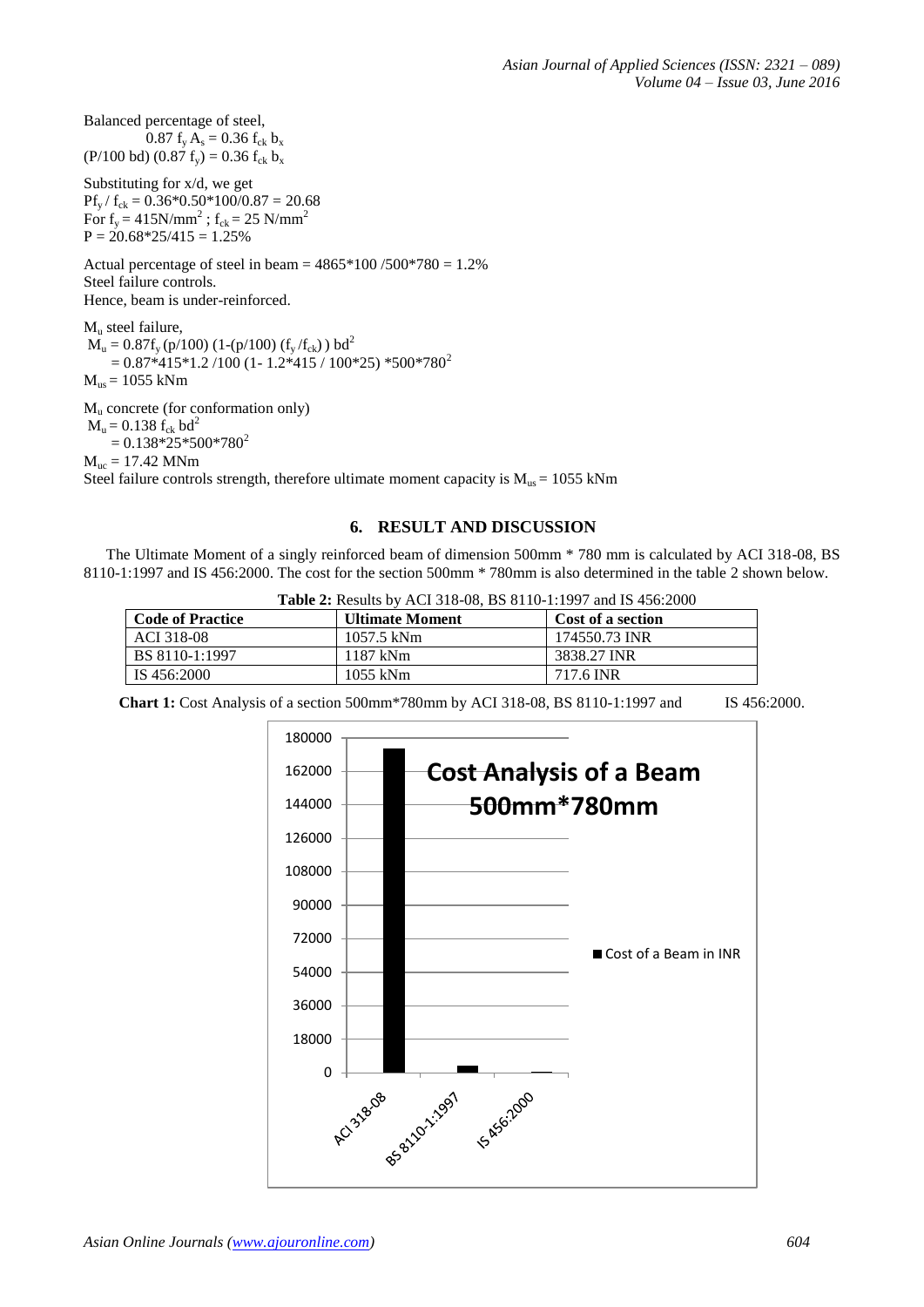

#### **Chart 2:** Ultimate Moment of a section 500mm\*780mm by ACI 318-08, BS 8110-1:1997 and IS 456:2000

The ACI 318-08 use the nominal yield stresses to calculate the section moment and axial load capacity , then reduce these values by a global capacity reduction factor, whereas British code apply different reduction factors to the concrete and steel yield stress, and use these values to calculate the design ultimate capacities.

All the codes have a greater reduction factor in capacity for sections where concrete crushing controls the design, compared with sections where steel yield in tension controls.

The moment acting or the given section of beam is designed for large moment as the factor for British design is 0.95 whereas for American design and Indian design it is 0.85 and 0.87 respectively.

# **7. CONCLUSION**

This comparative study on the design procedures and cost on all three international codes of practice is brought out to learn about the best design practice that can be economical and serviceable.

The BS 8110-1:1997 stands to the above paragraph as it has a good design practice as well as economical. The ultimate moment capacity of ACI 318-08 is okay but uneconomical when compared to other standards. The IS 456:2000 proves okay.

# **8. ACKNOWLEDGMENT**

This report is completed by the support of S.A. Engineering College, Avadi, India. We thank the faculties and colleagues from department of Civil Engineering for providing insight and expertise in the research. The discussions were greatly helpful though all the points are not agreed.

## **9. REFERENCES**

 [1] Chanakya Arya, Design of structural elements: Concrete, Steelwork, Masonry and Timber Designs to British Standards and Euro codes, Third edition, CRC Press, 2009.

 [2] Matthew W. Roberts, CEE 3150 – Reinforced Concrete Design Course wares, University of Wisconsin - Platteville and The Board of Regents Wisconsin system, 2009.

[3] American Concrete Institute (2008). Building Code Requirements for Structural Concrete, ACI 318M-08, USA.

 [4] BS 8110 – 1:1997, Structural use of concrete — Part 1: Design charts for singly reinforced beams, doubly reinforced beams and rectangular columns.

[5] IS 456:2000, Indian Standard Plain and Reinforced Concrete — Code of Practice.

 [6] P.C. Varghese, Limit State Design of Reinforced Concrete, Second edition, PHI learning private limited, September 2013.

[7] Anupam Sharma and Dr. Suresh Singh Kushwah, "Comparative Analysis of Reinforcement and Prestressed Concrete Beams", International Journal of Current Engineering and Technology, vol. 5, no. 4, pp.2564-2566, August 2015.